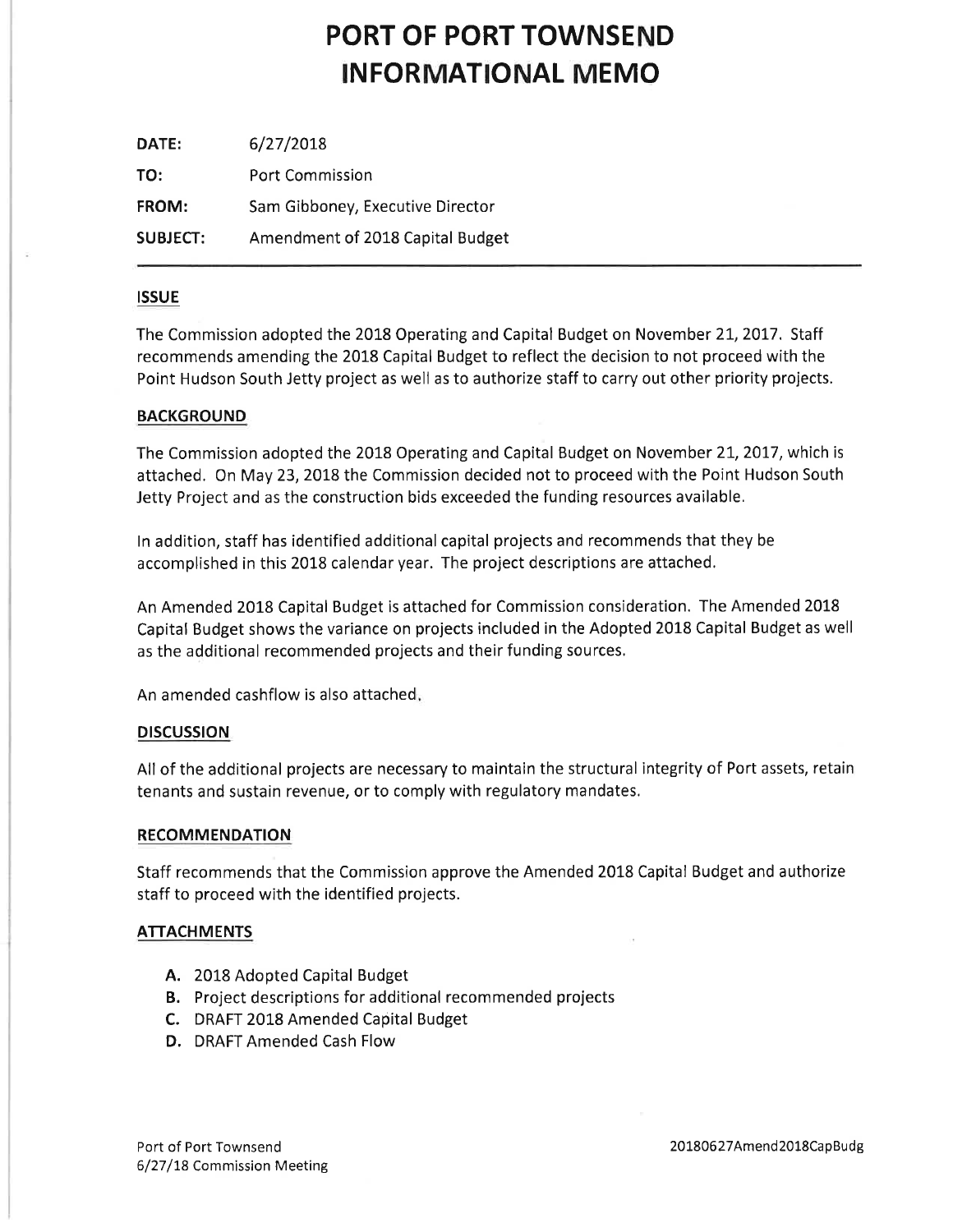## 2018 Final Capital Budget

| <b>CAPITAL BUDGET</b>                           |                              | <b>PLANNED FUNDING SOURCES</b>     |                                      |                                   |                      |                |                               |             |  |
|-------------------------------------------------|------------------------------|------------------------------------|--------------------------------------|-----------------------------------|----------------------|----------------|-------------------------------|-------------|--|
| 2018                                            |                              | Operating<br><b>REVENUE</b>        | <b>Boat Haven</b><br><b>RESERVES</b> | <b>Capital</b><br><b>RESERVES</b> | <b>GRANTS</b>        | <b>GO BOND</b> | <b>Revenue</b><br><b>BOND</b> | Total       |  |
| Point Hudson Jetty South                        |                              |                                    |                                      |                                   |                      |                |                               |             |  |
| Engineering, design, permitting, administration | \$91,327                     |                                    |                                      |                                   | \$91,327             |                |                               | \$91,327    |  |
| Construction                                    | \$3,512,500                  |                                    |                                      |                                   | \$797,500            | \$2,715,000    |                               | \$3,512,500 |  |
| Jefferson County International Airport Runway   |                              |                                    |                                      |                                   |                      |                |                               |             |  |
| Engineering, Permitting, Administration         | \$262,000                    |                                    |                                      | \$13,100                          | \$248,900            |                |                               | \$262,000   |  |
| Construction                                    |                              |                                    |                                      |                                   |                      |                |                               |             |  |
| <b>Equipment</b>                                | \$150,000                    | \$150,000                          |                                      |                                   |                      |                |                               | \$150,000   |  |
|                                                 | 2018                         | <b>Operating</b><br><b>REVENUE</b> | <b>Boat Haven</b><br><b>RESERVES</b> | <b>Capital</b><br><b>RESERVES</b> | <b>GRANTS</b>        | <b>GO BOND</b> | <b>Revenue</b><br><b>BOND</b> | Total       |  |
|                                                 | \$4,015,827<br><b>TOTALS</b> | \$150,000                          | \$0                                  |                                   | \$13,100 \$1,137,727 | \$2,715,000    | \$0                           | \$4,015,827 |  |

 $\sim$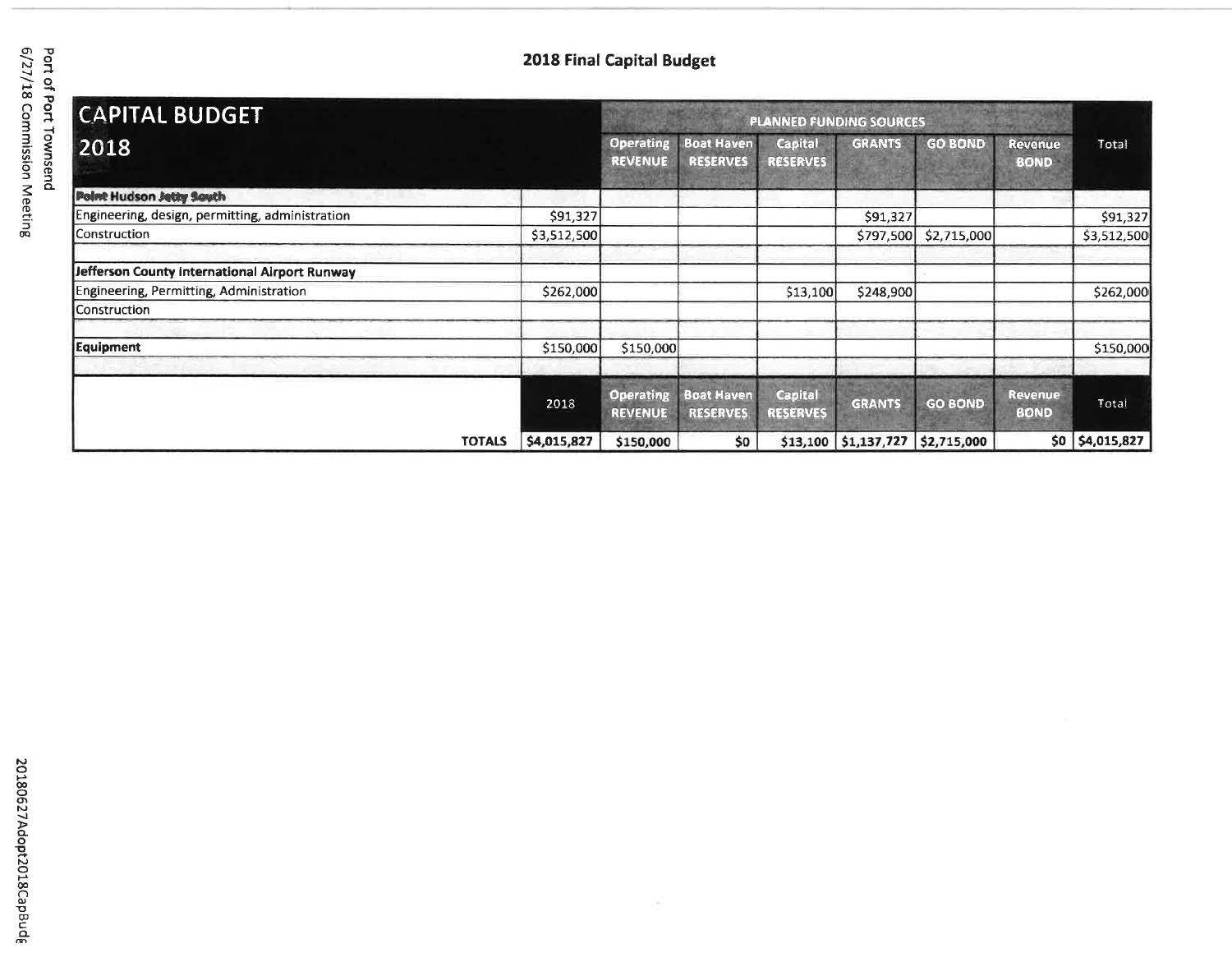

 $\sim$ 

# **2018 CAPITAL BUDGET AMENDMENT PROJECT DESCRIPTIONS**

**JUNE 27, 2018** 

Port of Port Townsend 6/27/18 Commission Meeting

20180627ProjDescript2018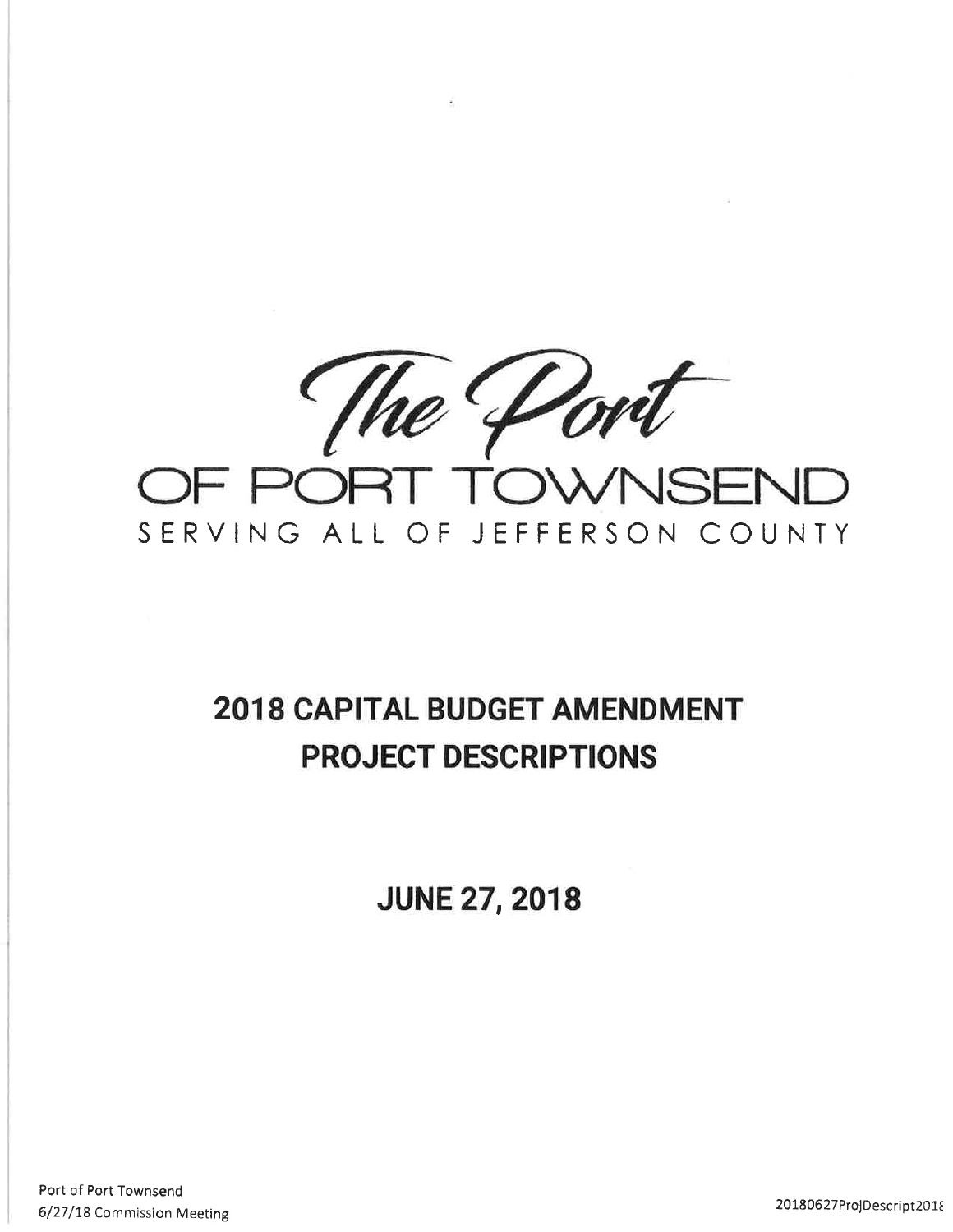**PROJECT NO.: IA 2015-5** 

PROJECT NAME: JCIA RUNWAY IMPROVEMENTS

DESCRIPTION: This project involves re-surfacing (re-construction) of the airport's runway. The 2018 portion of the project will provide the design detail and permitting for implementation of the project in 2019.

NEED: This work (runway resurfacing) was identified in the Port's airport planning documents. This planning and identified upgrades are mandated by the FAA to keep the airport in operation.

RANKING: This is a non-discretionary project if the Port intends to continue seeking/applying for FAA funding for rehabilitation and repair. lt is necessary to keep this asset in operation, and the project has been given a high priority.

BUDGET: For 2018, to complete Phase I the engineering and permitting are targeted to cost \$262,000 (Phase I. The Federal Government will fund 90% with the State paying 5% and the Port 5%.

STATUS: A contract is in place, and the project is on schedule for permitting and design.

SCHEDULE: This effort will be complete in 2018.



Jefferson County lnternational Airport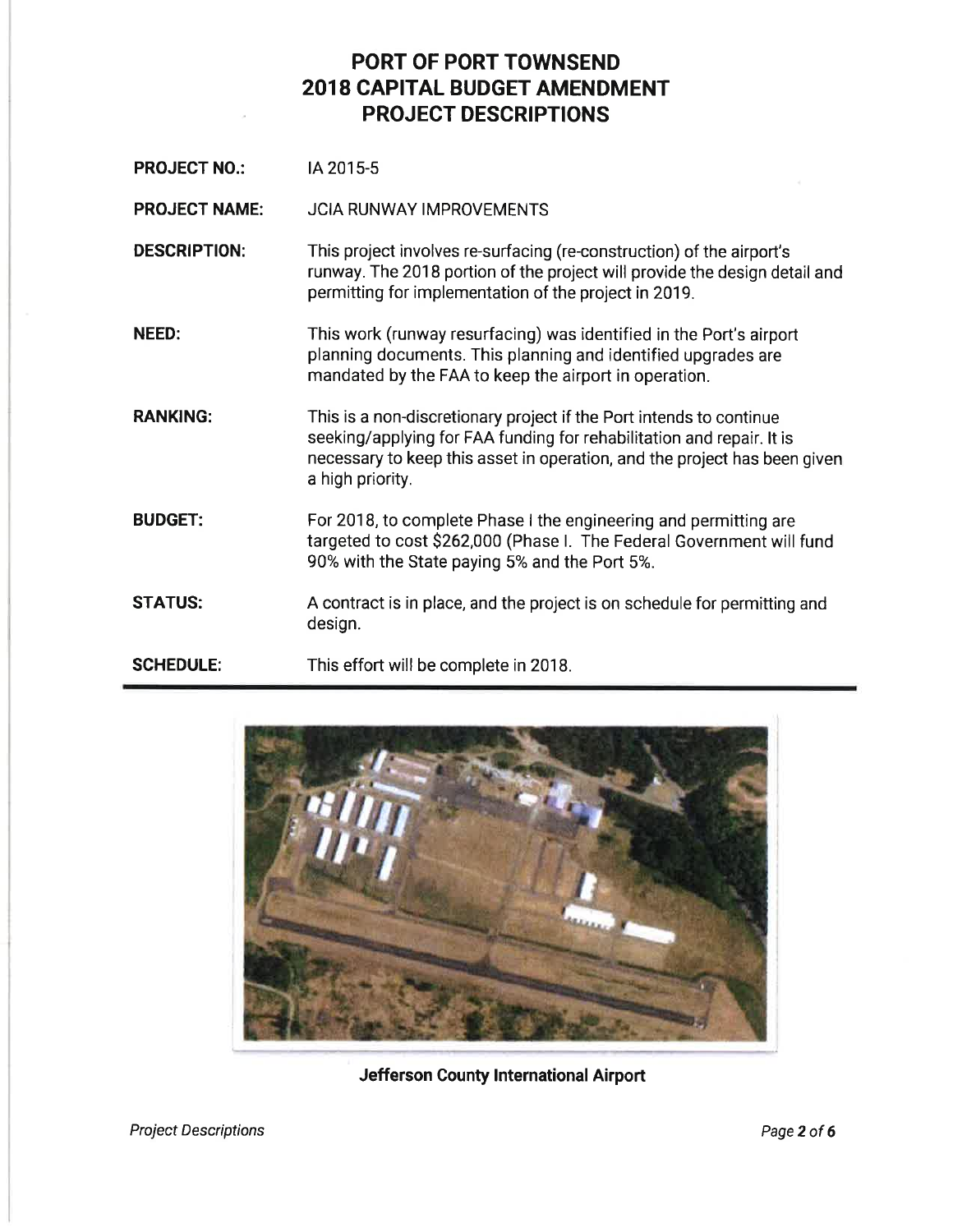PROJECT NO.: PH 2015-17A

PROJECT NAME: POINT HUDSON ADMIN - WDFW AIR SYSTEM IMPROVEMENTS

- DESCRIPTION: This project involves design and construction of a supplemental heat supply to this building as part of a creosote odor abatement effort. This heating system will introduce fresh air into the building which the existing heating system does not do.
- NEED: This building has been remodeled at a cost of approximately \$1.3 million The current tenants, WDFW and US Customs, experience creosote odors sufficient to threaten the continuation of lease(s). While levels of creosote which exist have not been considered a threat to health, they are the subject of complaints from the worker who states 'they have to change clothes before entering their home after a day in the building."
- RANKING: This project is considered important to sustain income from the existing investment in the building and therefore a critical project to meet Port business objectives.
- BUDGET: An estimated budget for this project is \$95,000 with low confidence given its status (engineering specifications have not been completed)
- STATUS: While considerable effort has been given to solutions to the creosote problem, no funding has been authorized. Design of the heating system has not been started, and final selection of a coating material has not been made.
- SCHEDULE: This project should be done in the summer of 2018



WDFW Administrative Office at Point Hudson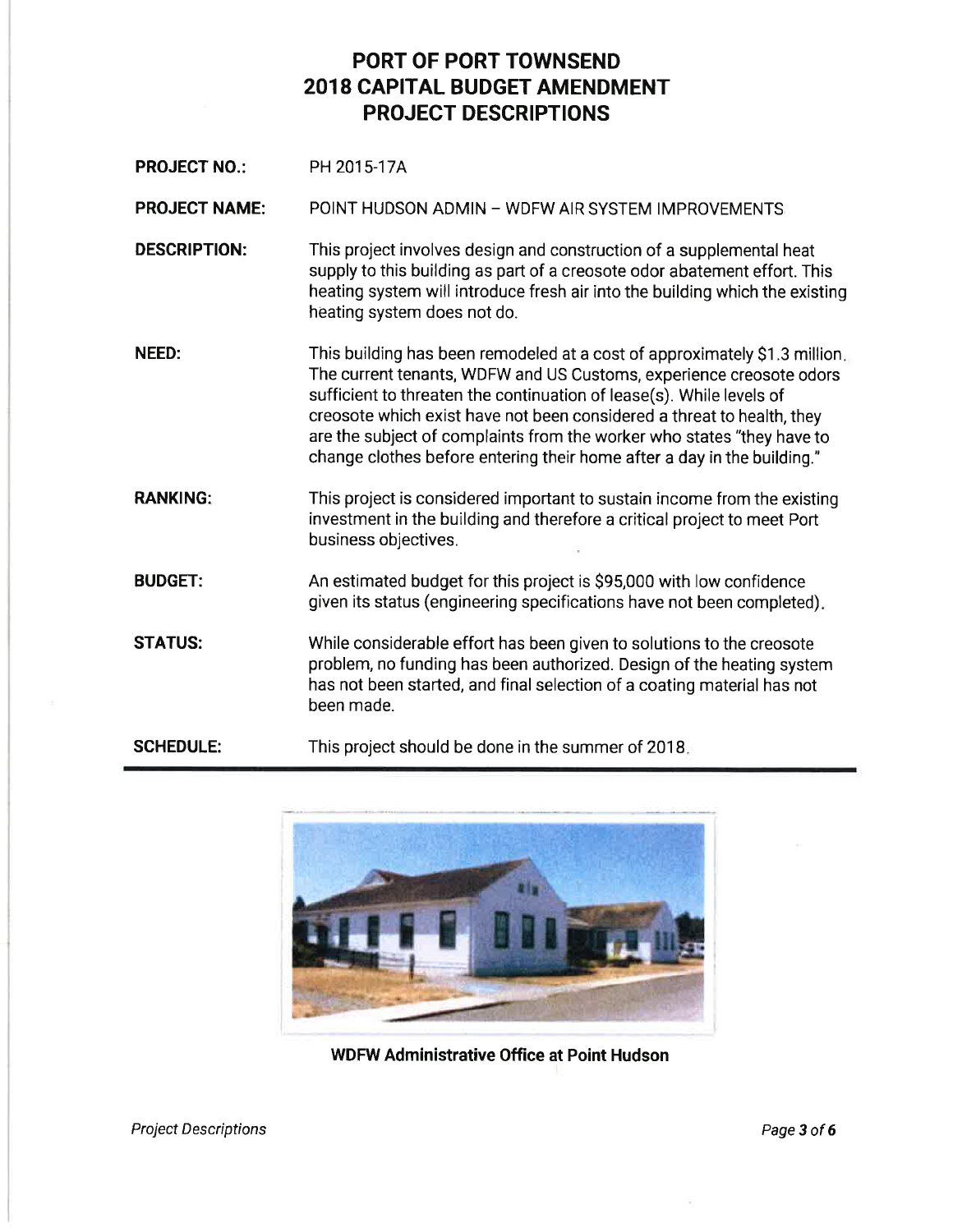**PROJECT NO.:** BH 2017-1

PROJECT NAME: WORKYARD RESURFACING

- DESCRIPTION: This project is a continuation of the gravel project for 2017. lt will remove gravel around physical structures and build grade and gravel interface with sub-surface in several areas in the yard. The exact project will depend on the dollars approved in the capital budget.
- NEED: This is necessary to provide a road/workyard surface that is a buffer between the sediment laden "mud" of the base of the workyard and the traveling and working surface. This will assist in meeting stormwater standards, and preserve the life of the multiple stormwater filters.
- RANKING: This project is considered a regulatory requirement, and is part of meeting stormwater requirements.
- BUDGET: Expect cost of \$1 00,000.
- **STATUS:** No design/bid specifications have been initiated
- SCHEDULE: To be developed, but work should occur in July - September



Boat Haven Workyard Resurfacing 2017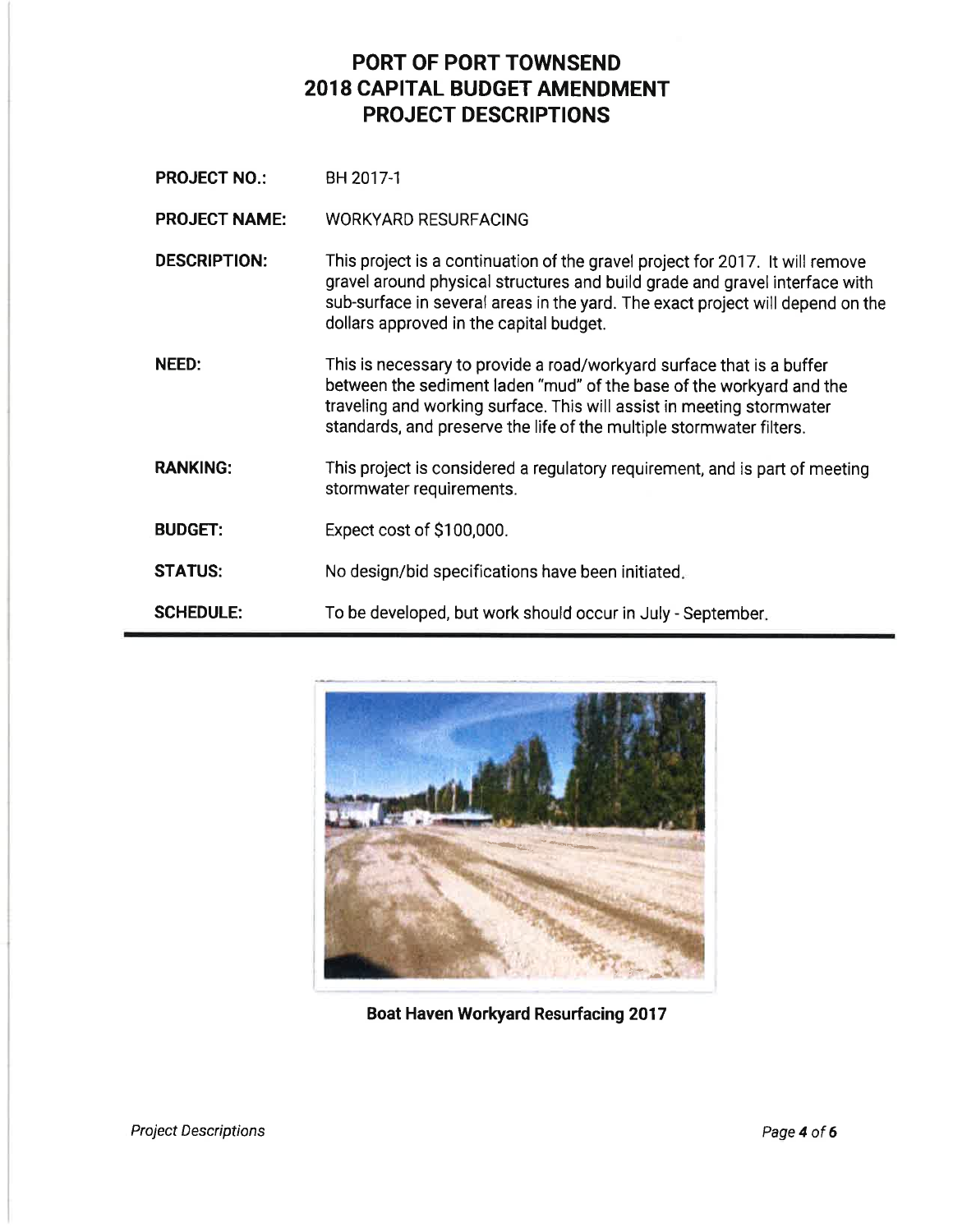| <b>PROJECT NO.:</b>  | BH 2018-1                                                                                                                                                                                                                                                                                                                                                                                                                                                                                                                                               |
|----------------------|---------------------------------------------------------------------------------------------------------------------------------------------------------------------------------------------------------------------------------------------------------------------------------------------------------------------------------------------------------------------------------------------------------------------------------------------------------------------------------------------------------------------------------------------------------|
| <b>PROJECT NAME:</b> | BOAT HAVEN - AO COMPLIANCE                                                                                                                                                                                                                                                                                                                                                                                                                                                                                                                              |
| <b>DESCRIPTION:</b>  | This project involves continuing efforts to meet Stormwater Permit<br>Requirements through continuing stormwater treatment improvements.<br>For 2018, this means consultant and staff time, obtaining Ecology<br>approval(s) for treatment adjustments, treatment testing, materials, and<br>supplies.                                                                                                                                                                                                                                                  |
|                      | Data show that fine particulate soil particles are passing the filters.<br>Anticipated efforts by consultants and staff will focus on the potential<br>addition of a coagulating polymer (Chitosan) to the system ahead of the<br>filters – thus making the particles larger and improving the filter removal<br>efficiency (particulates and metals).                                                                                                                                                                                                  |
|                      | This will require some laboratory analysis (pilot efforts) before<br>deployment of the chemical. Also, the chemical addition will require<br>formal Ecology approval as a treatment technique. Final expenses before<br>the fall rainy season, will be deployment of the polymer. Plans now call<br>for use of suspended "sacks" of a form of the polymer.                                                                                                                                                                                              |
| NEED:                | Compliance with Stormwater Permit requirements continues to be an<br>issue for the Port. An Administrative Order continues to be in place<br>requiring treatment changes. Despite treatment improvements in 2016<br>and 2017, water quality benchmarks are not being met at this time in one<br>of the sub-basins. Staff and consultants continue to communicate with<br>Ecology on past performance and future actions. Port staff and<br>consultants continue to analize system data, understand system issues,<br>and improve treatment performance. |
| <b>RANKING:</b>      | This project is considered critical because of the regulatory requirements<br>and boatyard/shipyard dependence this system's performance.                                                                                                                                                                                                                                                                                                                                                                                                               |
| <b>BUDGET:</b>       | Budget for this effort is estimated at \$82,000.                                                                                                                                                                                                                                                                                                                                                                                                                                                                                                        |
| <b>STATUS:</b>       | This project is a continuation of efforts of 2017 and is ready for<br>implementation.                                                                                                                                                                                                                                                                                                                                                                                                                                                                   |
| <b>SCHEDULE:</b>     | Summer and Fall of 2018.                                                                                                                                                                                                                                                                                                                                                                                                                                                                                                                                |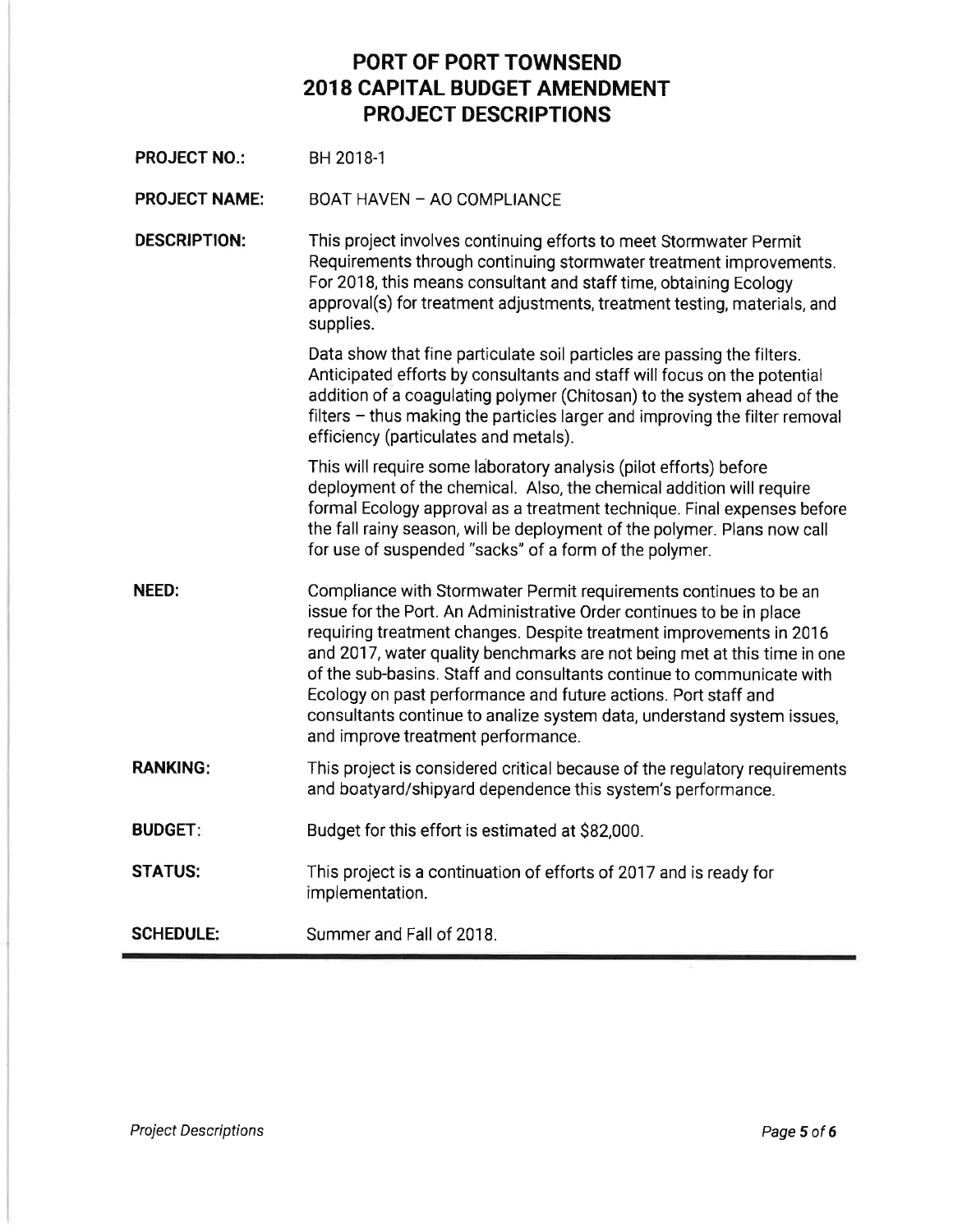**PROJECT NO.:** QM 2017-14

PROJECT NAME: COAST OYSTER ROOF REPAIR

DESCRIPTION: The Coast Seafoods building located in Quilcene is a two-story, 60'wide by 68' long building. The re-roofing project is for the entire building. This building is a steel frame structure. The work includes installing new roofing over existing roofing, a ridge cap and ventilator flashing.

- NEED: This improvement is needed to maintain business conditions for the tenant and to protect the asset.
- RANKING: This project is considered critical maintenance and within return on investment expectations of the existing lease.
- **BUDGET:** \$48,000 with a relatively high confidence given the project status.
- STATUS: The project has been evaluated, estimated, and contract bid documents have been developed.

SCHEDULE: May - September 2018



Coast Seafoods Building at Quilcene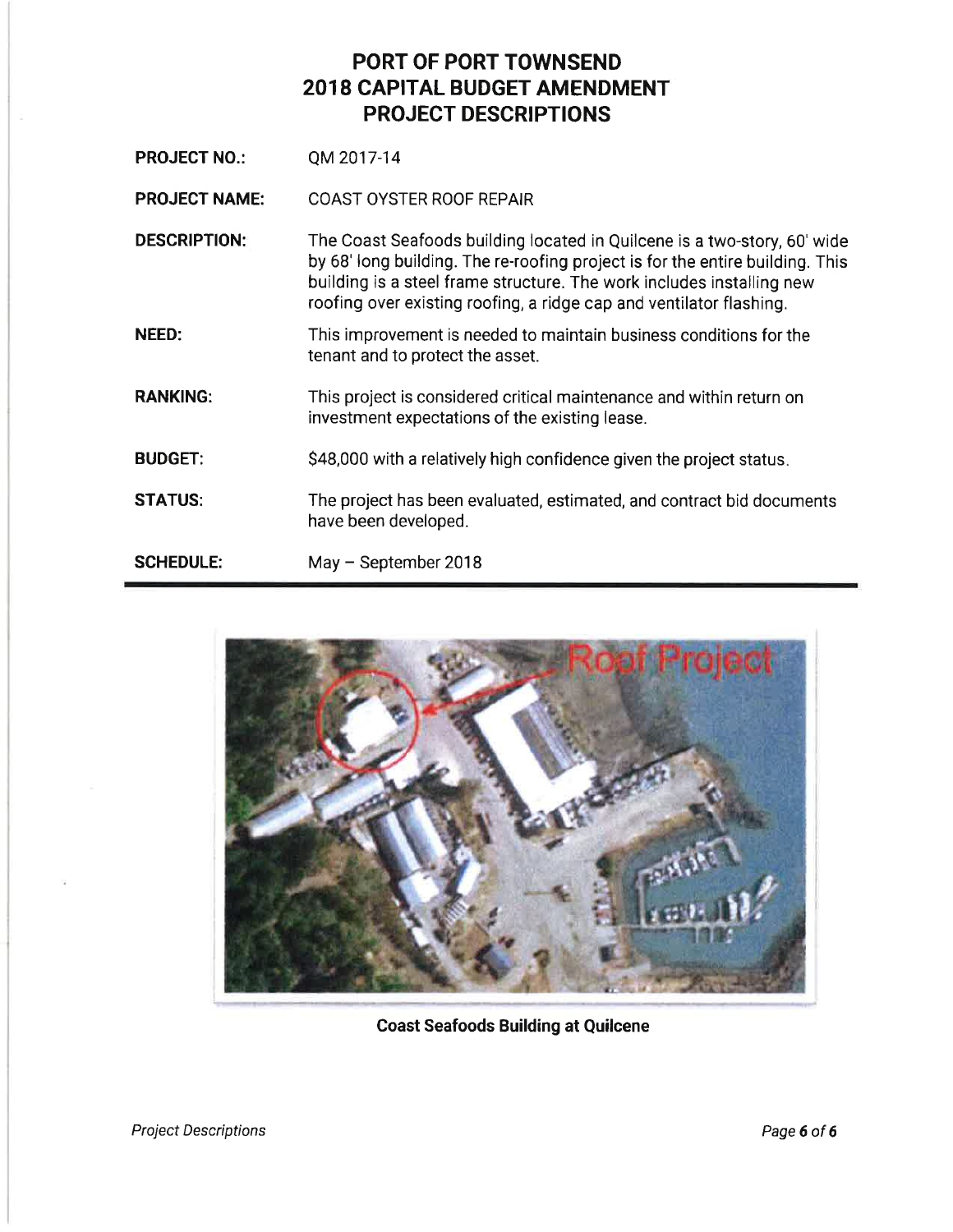| <b>DRAFT 2018</b>                                                                                        |                          |                        |                               |                                    |                                      | <b>PLANNED FUNDING SOURCES</b>    |               |                |                               |              |
|----------------------------------------------------------------------------------------------------------|--------------------------|------------------------|-------------------------------|------------------------------------|--------------------------------------|-----------------------------------|---------------|----------------|-------------------------------|--------------|
| <b>AMENDED CAPITAL BUDGET</b>                                                                            | Adopted<br><b>Budget</b> | Mid Year<br>Amendments | Mid Year<br>Budget<br>Amended | <b>Operating</b><br><b>REVENUE</b> | <b>Boat Haven</b><br><b>RESERVES</b> | <b>Capital</b><br><b>RESERVES</b> | <b>GRANTS</b> | <b>GO BOND</b> | <b>Revenue</b><br><b>BOND</b> | <b>Total</b> |
| Point Hudson Jetty South                                                                                 |                          |                        |                               |                                    |                                      |                                   |               |                |                               |              |
| Engineering, design, permitting, administration<br>Construction                                          | 91,327<br>3,512,500      | 75,287<br>(3,512,500)  | 166,614                       | 132,803                            |                                      |                                   | 33,811        |                |                               | 166,614      |
| Jefferson County International Airport Runway<br>Engineering, Permitting, Administration<br>Construction | 262,000                  |                        | 262,000                       |                                    |                                      | 13,100                            | 248,900       |                |                               | 262,000      |
| Equipment                                                                                                | 150,000                  | (75,000)               | 75,000                        | 75,000                             |                                      |                                   |               |                |                               | 75,000       |
| <b>WDFW Alr system</b>                                                                                   |                          | 95,000                 | 95,000                        | 95,000                             |                                      |                                   |               |                |                               | 95,000       |
| Boat Haven Workyard Surface                                                                              |                          | 100,000                | 100,000                       | 100,000                            |                                      |                                   |               |                |                               | 100,000      |
| Boat Haven Stormwater (AO Compliance)                                                                    |                          | 82,000                 | 82,000                        | 82,000                             |                                      |                                   |               |                |                               | 82,000       |
| Coast Seafood Roof (est. \$48k)                                                                          |                          | 48,000                 | 48,000                        | 48,000                             |                                      |                                   |               |                |                               | 48,000       |
| <b>TOTALS</b>                                                                                            | \$4,015,827              | (53, 187, 213)         | 828.614                       | 532.803                            | \$0                                  | \$13.100                          | \$282.711     | \$0            | SO I                          | 828,614      |

 $\frac{1}{2} \left( \cdot \right)$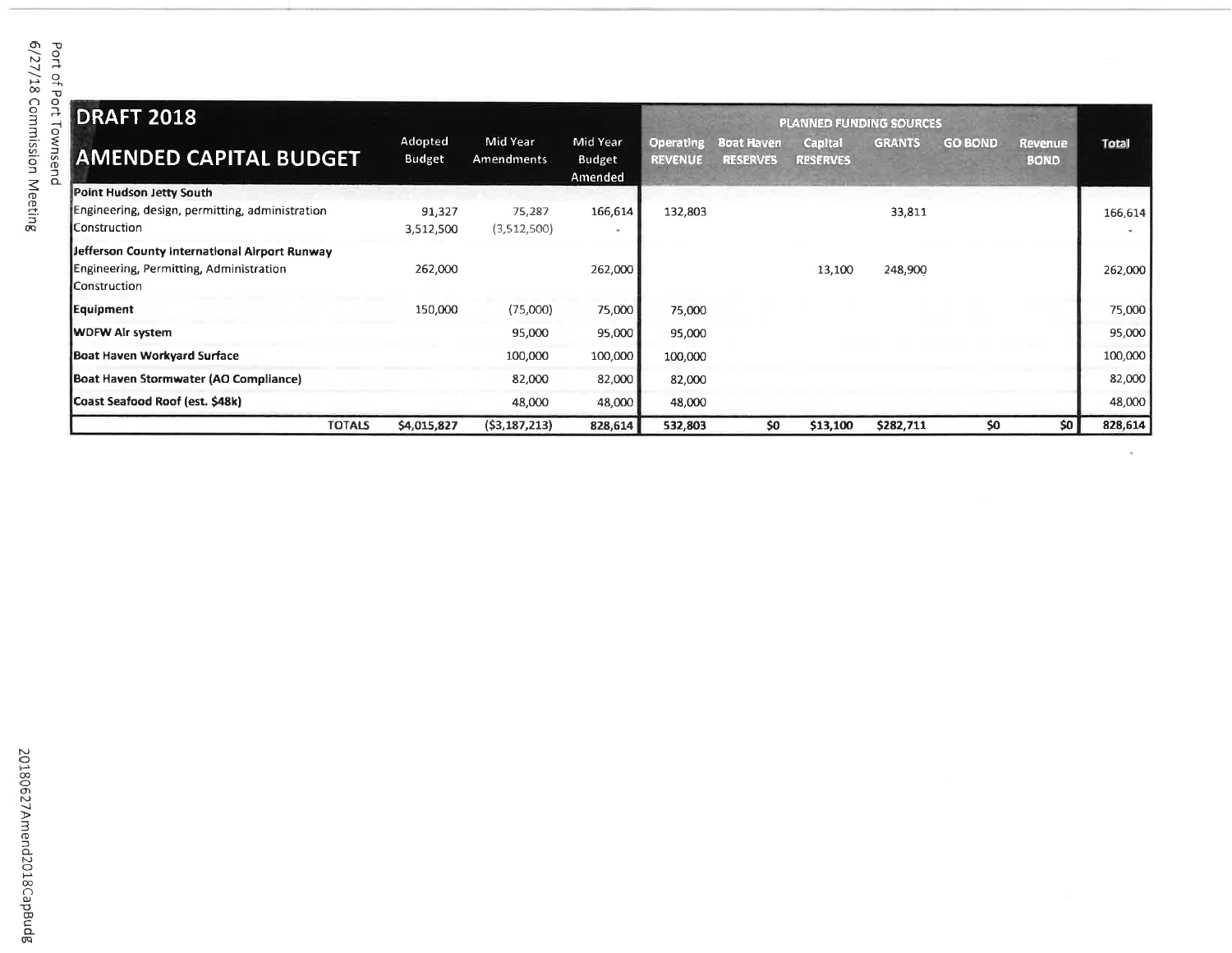#### Projected Cashflow for 2018 through 2021:

### MID YEAR BUDGET AMENDMENT

The Commission will be asked to approved a 5 year capital plan during the 2019 budget process and the subsequent cashflow will change at that time.

|                                           | 2018 Budgeted   |                |                   | 2018 Amended    |               |                 |               |
|-------------------------------------------|-----------------|----------------|-------------------|-----------------|---------------|-----------------|---------------|
|                                           | Cashflow -      | notes          | Mid Year Budget   | <b>Budgeted</b> | 2019 Budgeted | 2020 Budgeted   | 2021 Budgeted |
|                                           | <b>ORIGINAL</b> |                | <b>Amendments</b> | <b>Cashflow</b> | Cashflow      | <b>Cashflow</b> | Cashflow      |
| <b>Estimated Beginning Year Cash</b>      |                 |                |                   |                 |               |                 |               |
| <b>Unreserved Cash</b>                    | 847,692         | 1              | 105,656           | 953,348         | 707,655       | 1,146,848       | 1,683,109     |
| <b>Reserved Cash</b>                      | 882,234         |                | (10,000)          | 872,234         | 979,134       | 1,000,152       | 1,120,152     |
|                                           |                 |                |                   |                 |               |                 |               |
| <b>Operating Revenues</b>                 | 5,875,075       |                |                   | 5,875,075       | 6,051,327     | 6,232,867       | 6,419,853     |
| Operating Expenses (w/o depreciation)     | (5,260,645)     |                |                   | (5,260,645)     | (5,418,464)   | (5,581,018)     | (5,748,449)   |
| Non-Operating Revenues                    | 2,304,727       | $\overline{2}$ | (821, 205)        | 1,483,522       | 4,922,180     | 1,065,900       | 1,065,900     |
| Non-Operating Expenses                    | (447, 307)      | 3              | 113,680           | (333, 627)      | (300, 588)    | (276, 488)      | (250, 888)    |
| Debt service - principle                  | (1,074,504)     |                |                   | (1,074,504)     | (715,000)     | (755,000)       | (785,000)     |
| Is uance of Bond Debt                     | 3,200,000       | 4              | (3,200,000)       |                 |               |                 |               |
| Capital expenses (from Grants)            | (1, 137, 727)   |                | 855,016           | (282, 711)      | (3,856,280)   |                 |               |
| Capital expenses (from Operating Revenue) | (150,000)       | 6              | (382, 803)        | (532,803)       | (123, 982)    | (30,000)        | (60,000)      |
| Capital expenses (from Bonds)             | (2,715,000)     | 7              | 2,715,000         |                 |               |                 |               |
| Capital expenses (from Reserves)          | (13, 100)       |                |                   | (13, 100)       | (98, 982)     |                 |               |
| Increase/(Decrease) in cash               | 581,519         |                | (720, 312)        | (138, 793)      | 460,211       | 656,261         | 641,416       |
| <b>Total Estimated Ending Cash</b>        | 2,311,445       |                | (624, 656)        | 1,686,789       | 2,147,000     | 2,803,261       | 3,444,677     |
| <b>Unreserved Cash</b>                    | 1,332,311       |                | (624, 656)        | 707,655         | 1,146,848     | 1,683,109       | 2,204,525     |
| <b>Reserved Cash</b>                      | 979,134         |                |                   | 979,134         | 1,000,152     | 1,120,152       | 1,240,152     |
| <b>TOTAL</b>                              | 2,311,445       |                | (624, 656)        | 1,686,789       | 2,147,000     | 2,803,261       | 3,444,677     |

#### Notes & Assumptions:

1. Adjustments to beginning cash balances were made to actuals at year end.

2. Non-Operating Revenues were reduced by the budgeted RCO grant for the PH South Jetty (5855,016) and the recognized grant reimbursement received through February(533,811) and paid in April.